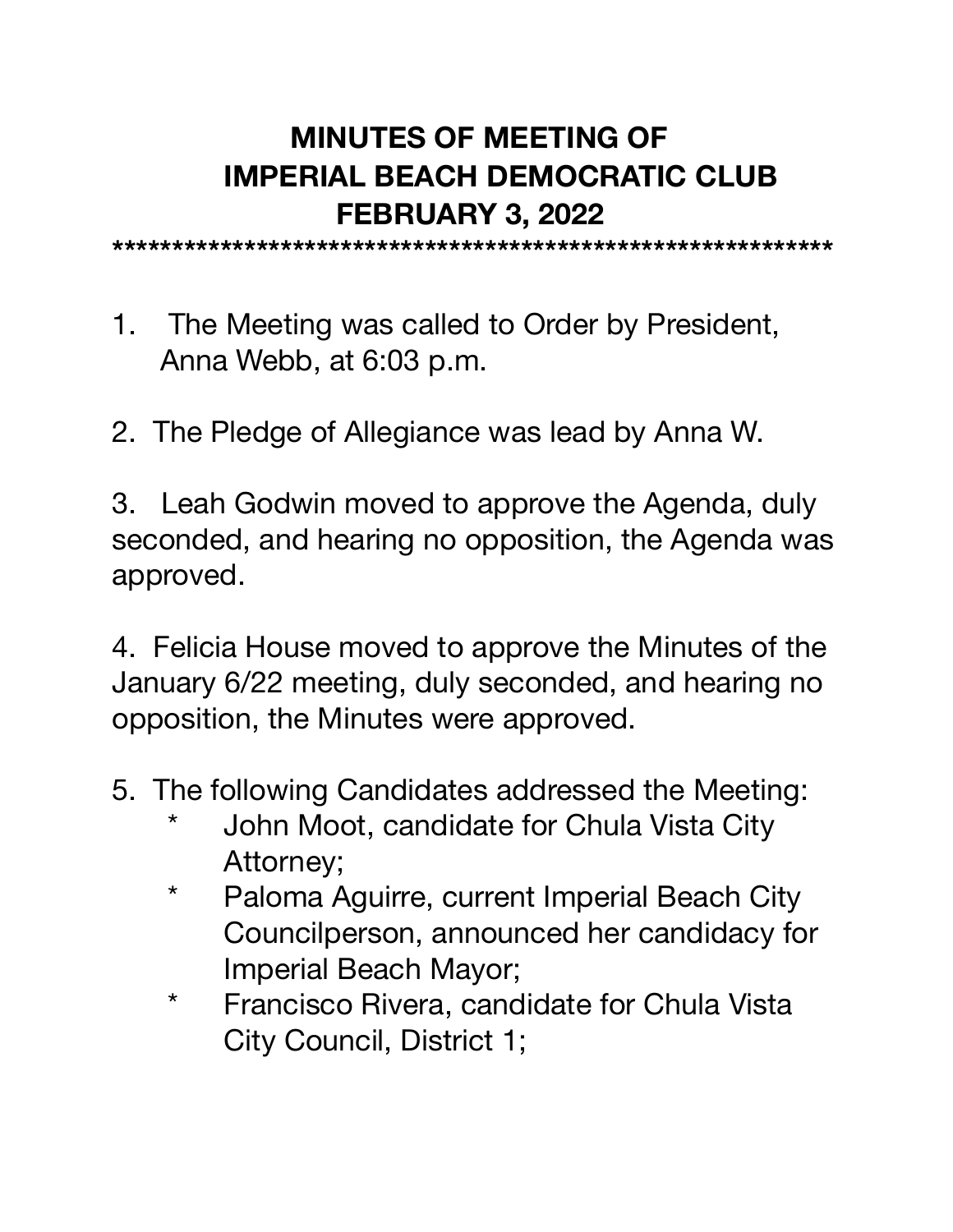6. Ed Spriggs, Imperial Beach City Councilperson, addressed the Meeting regarding recent City Council activity.

7. Rita de la Fuente, External Affairs, and Lee Friedman, Key Accounts Manager, both from the San Diego Community Power group made a presentation to the Meeting explaining the new format of electric and gas power and billing for customers of Imperial Beach. Both responded to questions from meeting attendees.

8. David Diaz, Voter Outreach, from the Registrar of Voters with assistant Neal, presented information to the Meeting regarding the Voter Choice Act. The presentation was shortened due to technical difficulties, and questions were invited to the Registrar of Voters rather than in person during the meeting.

- 9. The following announcements were made:
	- Michelle Krug announced various activities of the California Democratic Party emphasizing that the State Party does not deal with local elections. Michelle provided contact and site information for further details of these events. She gave clarification of the Special Election for the new District 80.
	- \* Nadia Kean-Ajub, President of the Eastlake-